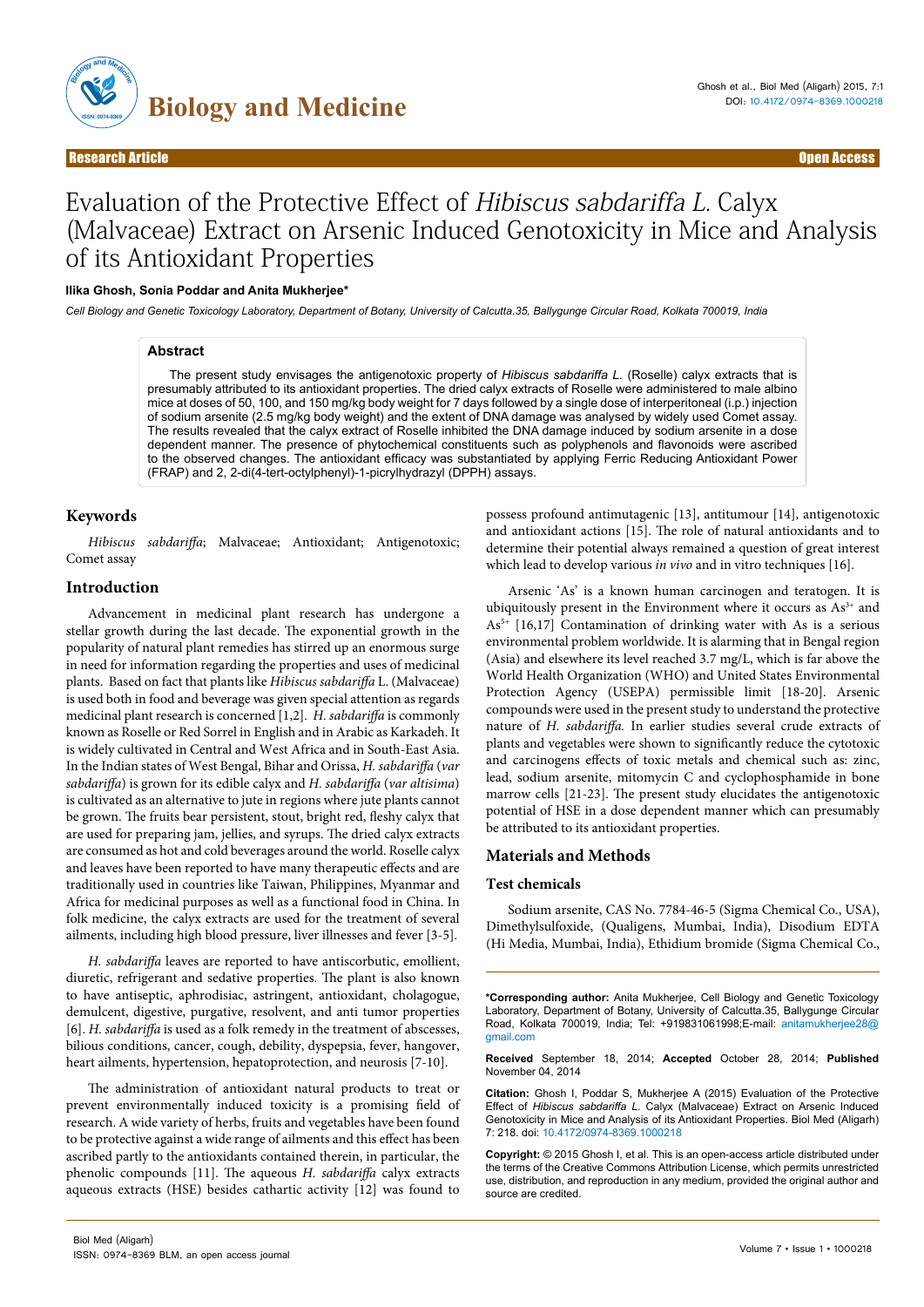Page 2 of 6

USA), Phosphate Buffer Saline (HiMedia, Mumbai, India), Sodium chloride (E. Merck, Mumbai, India) Sodium hydroxide (E. Merck, Mumbai, India), Triton X-100 (Sigma chemical Co., USA), Trizma Base (E. Merck, Mumbai, India), Normal melting point (NMP) and Low melting point (LMP) agarose were purchased from Sigma Chemical Co., St. Louis, MO. While, 2,2-di(4-tert-octylphenyl)-1-picryl-hydrazyl free radical (DPPH, CAS 84077-81-6), phosphoric acid  $(H_3PO_4)$  were purchased from Sigma–Aldrich Fine Chemicals, St. Louis, USA.

Ethanol and Aluminium chloride anhydrous (CAS 7446-70-0) were obtained from Merck Specialities (Pvt.) Ltd., India., Gallic acid, ascorbic acid, Folin–Ciocalteu reagent were purchased from SRL, India. Ethanol, ferric chloride (FeCl<sub>3</sub>), sodium carbonate  $(Na_{2}CO_{3})$ were purchased locally and were of analytical grade.

## **Preparation of plant extract**

Commercially available sachets of dried and crushed Roselle calyxes were obtained from Royal Herbs (Ottoman Group, Egypt). 2 g of dried and crushed calyxes were contained in each tea bag in each sachet. Extracts were made in hot water before every gavage administration in case of mice while ethanolic extracts were prepared for phytochemical and antioxidant assays. Based on the concentrations of 50, 100, 150 mg/kg body weight of mice for Comet assay and 5, 7.5 and 10 mg/ml solutions for phytochemical and antioxidant assays [6]. The required amounts of crushed, dried calyxes were weighed before every experiment and kept in hot water or ethanol for 5 minutes after which the water or ethanol was filtered to create a bright red extract. Fresh extracts were made before every experiment.

#### **Test animals/organisms**

The studies were conducted on male Swiss albino mice, 8-10 weeks old and weighing 20-25 g. The animals were obtained from the departmental animal house colony, individually ear tagged, and acclimatized for two weeks prior to exposure. Mice were housed in groups of six per cage under standard husbandry and feeding schedules and provided with clean conventional colonies. The animals were housed in polycarbonate cages with a bedding of sterilized rice husk. They were maintained at ambient temperature (25  $\pm$  2°C), relative humidity (60  $\pm$  5%) and 12 hour light/dark photoperiod conditions. The animals were fed with standard rodent pellet (M/S 5 Hindustan Lever Foods, Bangalore, India). Throughout the study, mice had access to the feed and water ad libitum. Ethical clearance was obtained from the Institutional Ethics Committee prior to the experimentation (University animal care unit, University of Calcutta, India) [24-29].

## **Dosage selection**

According to a study of Onyenekwe et al. [29], no deaths were observed in albino mice after fourteen days of administration at doses of 1000–5000 mg/kg body weight per day, thus the calculated  $LD_{\epsilon_0}$  (Lethal Dose 50) of HES aqueous extract was >5000 mg/kg body weight. Based on the above studies, the concentrations of 50, 100 and 150 mg of HSE per kg body weight of mice were taken, respectively. For sodium arsenite a single concentration of 2.5 mg/kg body weight in distilled water (corresponding 1/10 to the LD50 of the salt /mice) was chosen based on the study reported by Adetutu et al. [30].

# **Experimental Design**

The animals were divided into seven experimental groups with 6 male mice in each group. The volume of test compound was 10mL/kg body weight for each dose.

Group 2: Animals were gavaged with HSE-50 mg/kg body weight for seven days.

Group 3: Animals received a single interperitoneal (i.p.) injection of sodium arsenite (2.5mg/kg body weight), 24hours before the day of sacrifice.

Group 4: Animals were administered with HSE-50 mg/kg body weight for seven days and on day 7 received a single acute dose of sodium arsenite (2.5 mg/kg body weight; i.p.).

Group 5: Animals were gavaged with HSE 100 mg/kg body weight for 7 consecutive days

Group 6: Animals were primed with HSE (100 mg/kg body weight) for 7 consecutive days and on the seventh day of experiment received a single acute dose of sodium arsenite (2.5 mg/kg body weight; i.p.).

Group 7: Animals were gavaged with HSE 150 mg/kg body weight for 7 consecutive days.

Group 8: Animals were primed with HSE (150 mg/kg body weight) for 7 consecutive days and on the seventh day of experiment received a single acute dose of sodium arsenite (2.5 mg/kg body weight; i.p.).

Animals were sacrificed by cervical dislocation 24 hours after the last treatment. After sacrificing them, the femurs were flushed in phosphate buffer solution to obtain suspensions of bone marrow cells.

## **Alkaline single cell gel electrophoresis or Comet assay**

The alkaline single cell gel electrophoresis/Comet assay was performed by the method of Singh et al. [31] with slight modifications and following the guidelines of Tice et al. [32]. Single cell suspensions of the bone marrow cells were obtained by flushing the femurs with (1 ml) PBS [33]. In the control and treated animals viable bone marrow cells were obtained by checking cell viability as measured by Trypan blue dye exclusion method [34]. All samples examined exceeded 90% viability after scanning several fields. Slides were prepared by mixing the bone marrow cell suspension with 1% low melting point agarose (prepared in  $Ca^{2+}$ , Mg<sup>2+</sup> free PBS); layered on the slide base coated with 1% normal melting point agarose and cover slips were immediately placed over the second layer.

Slides were then placed on ice packs for 5 min. to solidify the agarose after which the cover slips were removed and the third layer of 0.5% low melting point agarose was placed and solidified again on ice. The slides were then immersed in chilled lysing solution (2.5 M NaCl, 100 mM EDTA, 10 mM Trizma, 10% DMSO and 1% Triton X-100, pH 10.0) at 4°C, overnight. Then the slides were subjected to DNA unwinding in chilled alkaline electrophoresis buffer solution (300 mM NaOH and 1 mM Na2EDTA, pH >13) for 20 min and subsequently electrophoresis was performed at 0.7 V/cm and 300 mA at 4°C for 30 min.

After electrophoresis the slides were neutralized with Tris buffer (400 mM, pH 7.4). Slides were stained with 20 µg/ml ethidium bromide (EtBr) and stored at 4°C in a humidified slide box until scoring. Slides were scored at a final magnification of  $400\times$  using an image analysis system (Komet 5.5, Kinetic Imaging, Andor technology, Nottingham, UK) attached to a fluorescence microscope (Leica, Germany) equipped with an attachment of a CCD camera. The comet parameters used to measure DNA damage in the cells were tail DNA (%) [35].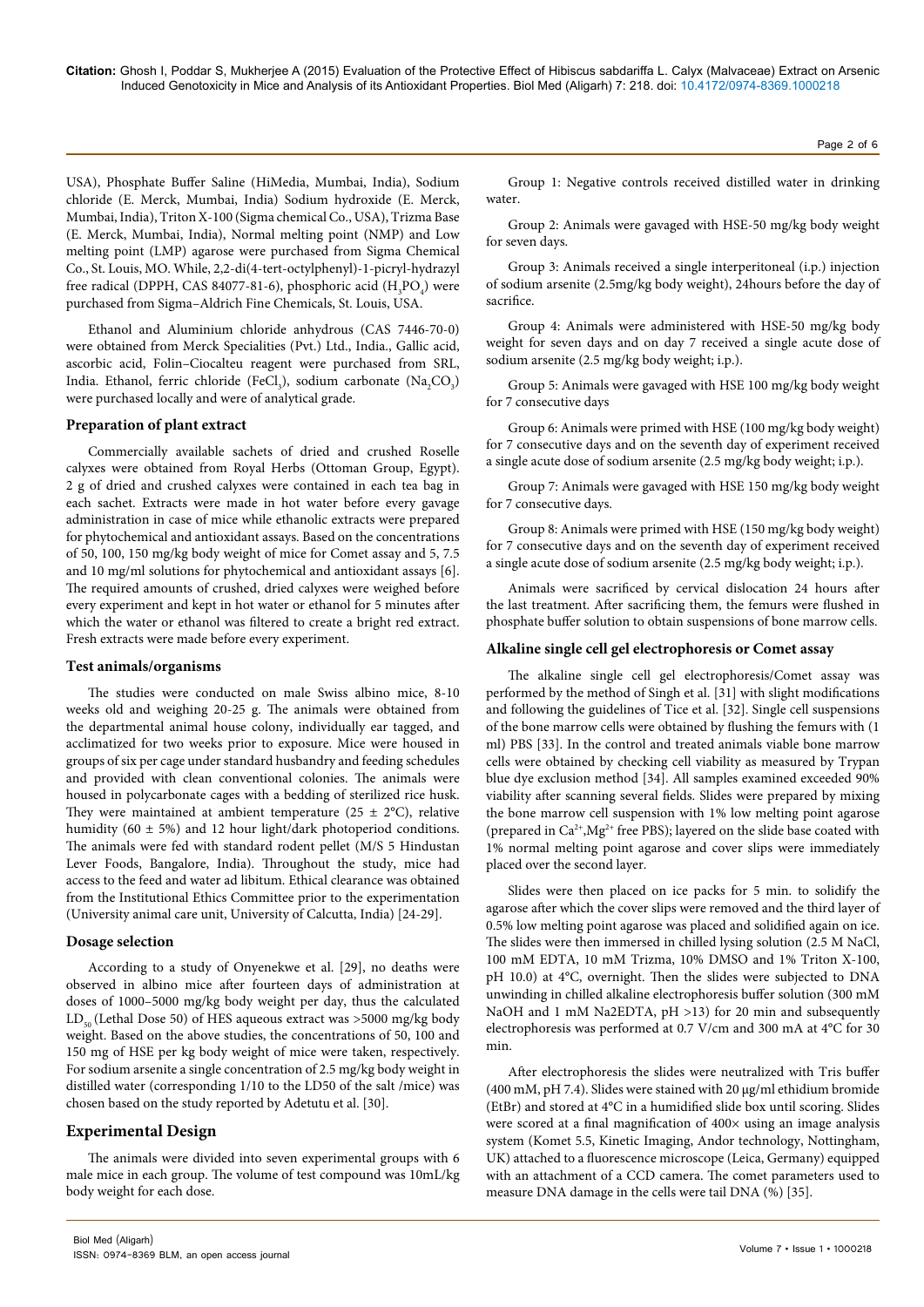## **Statistical Analysis**

For all statistical analyses, the level of significance was established at P< 0.05. Data were analyzed using the statistical functions of Sigma Stats 3.0 (SPSS Inc., Chicago, IL). A one-way ANOVA followed by Duncan's multiple range test (DMRT) was carried out to detect significant differences in % Tail DNA, if any, amongst different treatment sets.

#### **Determination of total polyphenol content**

The total polyphenol content of the extract was determined according to the method of McDonald et al. and Roy et al. [36,37] with slight modifications. Briefly, 0.5 ml of extract (5, 7.5, 10 mg/ml) was mixed with Folin–Ciocalteu reagent (5 ml, 1:10 dilution with distilled water) and further neutralized by aqueous  $\text{Na}_{2}\text{CO}_{3}$  (4 ml, 1 M) solution. The reaction mixture was then allowed to stand for 15 min. at room temperature. The absorbance of the reaction mixture was measured at 765 nm using a UV–visible spectrophotometer. The calibration curve was prepared using solutions of gallic acid (standard) in ethanol with final concentrations in reaction mix ranging from 0–35 μg/ml. The total polyphenol content was expressed in terms of milligram of gallic acid equivalent per gram of extract (mg GAE/g). Three replicates were performed for each concentration of HSE. Results are represented as mean ± standard deviation.

## **Determination of total flavonoids**

The method of Ordonez et al. [38] and Taie et al. [,39] was followed for the estimation of total flavonoid content with minor modifications. Briefly, 0.5 ml of 2% AlCl3 in ethanol solution was added to 0.5 ml of the extract (5, 7.5, 10 mg/ml). The reaction mixture was then allowed to stand for 1h at room temperature. The absorbance was measured at 420 nm using a UV–visible spectrophotometer against the sample blank. Total flavonoid content 8 was calculated as quercetin equivalent (mg/g) obtained from calibration curve (0-33 μg/ml). The total flavonoid content was expressed in terms of milligram of quercetin equivalent per gram of extract (mg QUE/g). Three replicates were performed for each concentration. Results are represented as mean ± S.D.

# **Scavenging effect on 2, 2-di (4-tert-octylphenyl)-1 picrylhydrazyl free radical**

The DPPH radical scavenging capacity was determined using the method described by earlier researchers [40,41]. 10 μl ethanolic extracts of HSE (at concentration of 0.1, 0.25, 0.5, 2.5, 5, 7.5 and 10 mg/ml) were mixed with 3 ml of 6×10−5 M DPPH in ethanol. After 30 min of incubation in the dark at room temperature, the absorbance at 517 nm was measured against blank. Three replicas were made for each concentration.

The inhibition percentage of DPPH radical was calculated according to the formula:

DPPH radical scavenging capacity  $% = [(ADPPH-AEXTR)/]$  $ADPPH1 \times 100.$ 

Where:

- ADPPH is the absorbance of the control solution (containing only DPPH).
- AEXTR is the absorbance in the presence of antioxidant.
- Ascorbic acid was used as a positive control.

## **Assay of Ferric Reducing Antioxidant Power (FRAP)**

The FRAP assay was performed according to the method of Benzie and Strain [42] with slight modifications. The FRAP reagent included 10 parts of 300 mM sodium acetate buffer (pH 3.6), 1 part of 10 mM TPTZ (2, 4, 6-tripyridyl-s-triazine) solution in 40 mM HCl and 1 part of 20 mM FeCl<sub>3</sub>.6H<sub>2</sub>O solution. The fresh working solution was prepared by mixing 20 mL acetate buffer, 2 mL TPTZ solution and 2 mL FeCl<sub>3</sub>.6H<sub>2</sub>O solution and then warmed at 37°C before using. 67  $\mu$ L of HSE from each concentration (2.5, 5, 7.5 and 10 mg/ml) were allowed to react with 1mL of the FRAP Reagent for 10 minutes on a warm water bath. Readings of the colored product [ferrous tripyridyltriazine complex] were then taken at 593 nm. The standard curve of ascorbic acid was referred to. Results are expressed in milligram of ascorbic acid equivalent per gram of extract (mgAAE/g) (Table 1).

Page 3 of 6

## **Results**

#### **Total polyphenol and flavonoid content**

The total polyphenol content of *H. sabdariffa* calyx extracts was 2.20  $\pm$  0.08 mg gallic acid equivalent/g of extract (GAE/g), as determined with reference to the standard curve of gallic acid  $(y=0.088x+0.132)$ , R2=0.99). Total flavonoid content of *H. sabdariffa* calyx extracts was 3.20±0.11 mg quercetin equivalent/g of the extract (QUE/g) as determined with reference to the standard curve of Quercetin (y=0.037x+0.0017, R2=0.99) (Table 2).

Scavenging effect on 2, 2-di(4-tert-octylphenyl)-1-picrylhydrazyl (DPPH) free radical. The DPPH radical scavenging activity of *H. sabdariffa* calyx extracts (HSE) at various doses was assessed spectrophotometrically by the quantitative estimation of the discoloration of the same. HSE at various concentrations (0.1, 0.25, 0.5, 2.5, 5, 7.5 and 10 mg/mL) showed increasing inhibition of DPPH with increase in concentration. The value was significant  $(p<0.05)$  at the concentrations tested. The DPPH radical scavenging activity of HSE ranged between 14.09 to 35.92% from 0.1 to 10 mg/mL solutions of HSE respectively (Table 2); whereas in ascorbic acid (4 µg/mL) it showed 71.48  $\pm$  1.85% scavenging activity.

## **Assay of Ferric Reducing Antioxidant Power (FRAP)**

The antioxidant capacity of *H. sabdariffa* L. calyx extract was estimated from its ability to reduce TPTZ-Fe (III) complex to a TPTZ-Fe (II) complex. The FRAP value of *H. sabdariffa* L. calyx extract was expressed terms of mg ascorbic acid equivalent (AAE) per gram of the extract and the value was determined as  $0.784 \pm 0.01$  mgAAE/g. The FRAP values increased with increasing concentrations of HSE (Table 2) [43].

#### **Discussion**

Roselle (*H. sabdariffa*) is known as a delicacy as well as for its medicinal properties. It is an excellent source of dietary phytochemicals such as anthocyanins, polyphenols and flavonoids. The use of Roselle petals, calyx and fruits as natural antioxidants, natural colorants, and an ingredient of functional foods has sprouted interest for the research of its antioxidant and antigenotoxic properties.

The purpose of the present study was to determine whether and to what extent HSE can modulate the genotoxic damage induced by sodium arsenite. HSE is a rich source of antioxidant that can scavenge free radicals [44] and it is known that the mechanism of the Asinduced genotoxicity is ROS mediated [45]. Therefore looking for a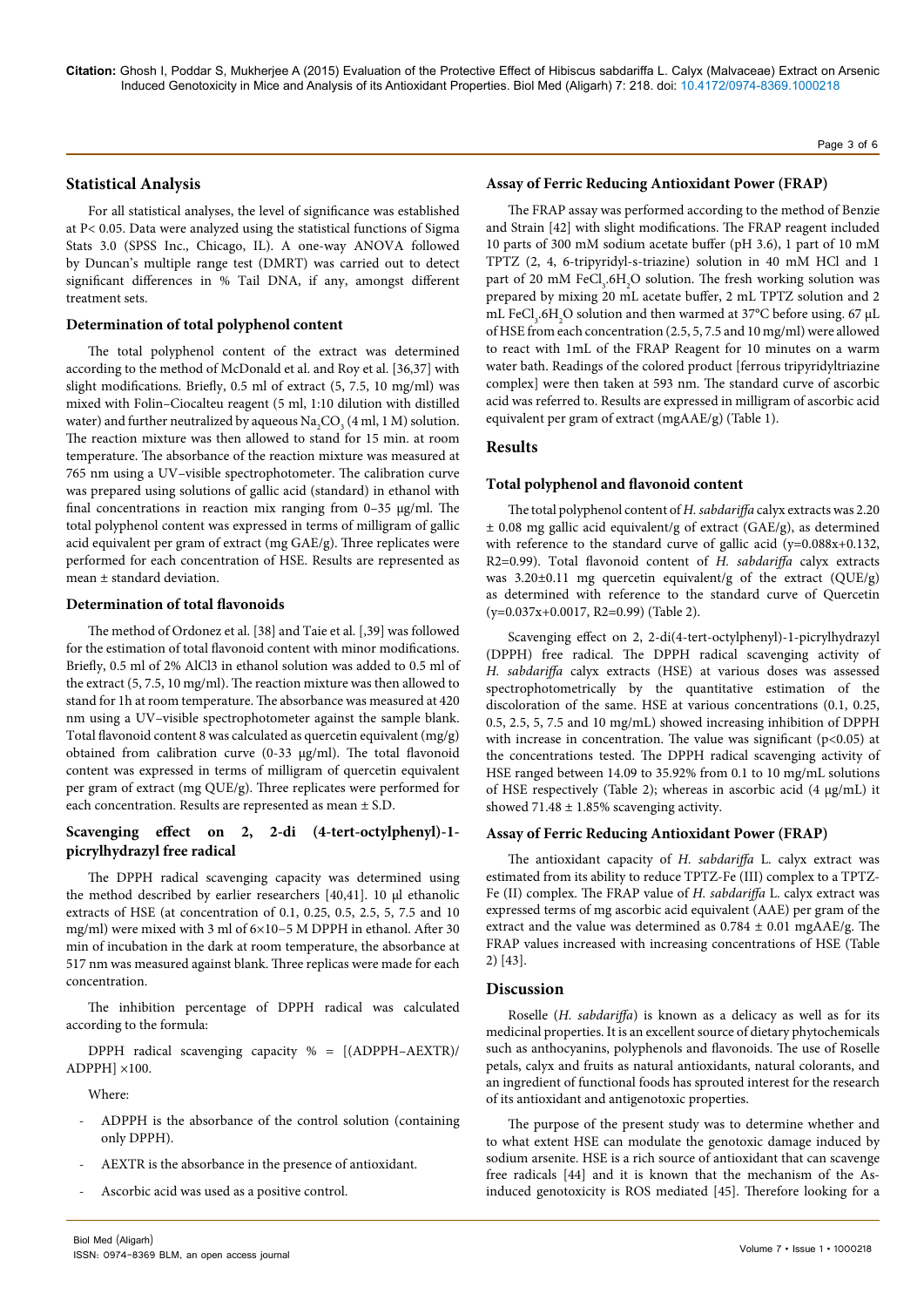Page 4 of 6

| Group | <b>Treatment</b><br>(days) | Compound   | Dose(mg/kg.b.wt) | Tail DNA (%) |              |                                            |                                                       |
|-------|----------------------------|------------|------------------|--------------|--------------|--------------------------------------------|-------------------------------------------------------|
|       |                            |            |                  | Mean         | $±$ SD       | <b>Observed</b><br>Increase (over control) | Sum of individual<br>increase of the two<br>compounds |
|       |                            | Water      | 10 <sub>ml</sub> | 1.99         | $± 1.43a*$   | ٠                                          | $\overline{\phantom{a}}$                              |
| 2     |                            | <b>HSE</b> | 50               | 3.71         | $± 2.05a$ ,d | 1.72                                       |                                                       |
| 3     |                            | As         | 2.5              | 26.65        | ± 10.46b     | 24.66                                      | ۰                                                     |
| 4     | $7 + 1$                    | HSE+As     | $50+2.5$         | 4.78         | ± 3.59c      | 2.79                                       | $< 26.38**$                                           |
| 5     |                            | <b>HSE</b> | 100              | 7.63         | ± 1.23d      | 5.64                                       | $\overline{\phantom{a}}$                              |
| 6     | $7 + 1$                    | HSE+As     | $100+2.5$        | 9.48         | ± 2.49e      | 7.49                                       | $< 30.3**$                                            |
| ⇁     |                            | <b>HSE</b> | 150              | 8.72         | ± 2.67d      | 6.73                                       | $\overline{\phantom{a}}$                              |
| 8     | $7 + 1$                    | HSE+As     | $150 + 2.5$      | 15.48        | ± 1.59f      | 13.49                                      | $<$ 31.39**                                           |

\*Values in a vertical column followed by the same letter (a,a) or (b,b) or (d,d) are not significantly different at 5% level ,whereas values with different letters(a,b) or (b,c) are significant at the 5% level as determined by Duncan's multiple range test; Each value is the average of the median values of 6 animals; \*\* significantly less at 5% level,

**Table 1:** Effect of aqueous extract of *Hibiscus sabdariffa L*. calyx extracts (HSE) on Arsenic (As) induced DNA damage (% Tail DNA) in mice bone marrow cells

| Total Polyphenol (mgGAE/g of extract) Total flavonoid (mgQUE/g of extract) | Imean ± SD1*    | FRAP(mg AAE/g of extract) | % DPPH radical Scavenging Activity |
|----------------------------------------------------------------------------|-----------------|---------------------------|------------------------------------|
| Imean ± SD1*                                                               |                 | Imean ± SD1*              | of 100% HSE                        |
| $2.20 \pm 0.08$                                                            | $3.20 \pm 0.11$ | $0.784 \pm 0.01$          | $35.92\% \pm 0.8$                  |

\*mean of three replicates; SD- standard deviation

**Table 2:** Total polyphenol, flavonoid content and antioxidant activities of *Hibiscus sabdariffa L*. calyx extract

suitable dietary supplement is important in the management of Asinduced toxicity.

Previous studies indicated that ROS radicals play pivotal role in the genotoxicity of arsenical compounds in mammalian cells [17,45,46]. Literature survey revealed that in majority of reports, antioxidant prophylactic were successful in ameliorating genotoxicity of arsenic [46- 49]. This study was aimed to study the protection that could be afforded by priming mice for 7 consecutive days with HSE before challenge with sodium arsenite. Administration of HSE (at 50,100 and 150 mg /kg body weight) reduced significantly the DNA damage induced by sodium arsenite in a dose dependent manner. This antigenotoxic property of HSE can be attributed to its antioxidant property of the phytochemical constituents of the plant. The dried flower extracts of *H. sabdariffa* was reported to inhibit significantly the unscheduled DNA synthesis (UDS) induced by tert-butyl hydroquinone [46]. Comet assay can measure DNA damage directly whereas UDS is an indirect method of determination of the extent of DNA damage through the DNA repair synthesis [40,50]. Hence, Comet assay is a more advantageous method over the UDS method for assessing DNA damage.

Free radical scavenging and antigenotoxic activities of natural phenolic compounds in dried flowers of *H. sabdariffa* are reported in the literature [51]. Roselle flower organic extract showed antioxidant capacity that seems to be a consequence of the polyphenol content and other antioxidants such as ascorbic acid, eugenol, and limonene [52]. The earlier reports demonstrated that the phenolic compounds of the ethanolic or water extracts of dried flowers of *H. sabdariffa* can scavenge oxygen free radicals and nitrogen oxide radicals and could prevent sodium arsenite-induced in vivo bone marrow micronucleus induction in rats [53] and in mice [30].

In the present study, the inhibitory effects of HSE further underscore that active oxygen species are involved in its (Arsenic) genotoxicity. HSE contains 141.09 mg/100 g of ascorbic acid, 1.88 mg/100 g of beta-carotene, 296 mg/100 g of total phenolic compounds as gallic acid equivalent and 2.53 mg/100 g of anthocyanin expressed as delphinidin-3- glucosiode [54]. The presence of polyphenols was

detected as 220 mg/100g GAE in the present study. The FRAP assay is based on the reducing ability of antioxidant compounds present in the sample which showed substantial reducing ability of HSE as a result of its antioxidant property. The DPPH radical scavenging activity was also of a considerable amount. Therefore, it can be asserted that *H. sabdariffa* possesses considerable antioxidant properties based on the results of the FRAP assay and DPPH assays and also contains a substantial amount of flavonoids and polyphenols, which can contribute to its antigenotoxic properties. Our results are in line with the previous findings. *Hibiscus anthocyanins* also showed protective effect against hepatic toxicity which added additional support to our present findings [4].

Therefore, the crude aqueous extract of *H. sabdariffa* calyxes could be used as a dietary supplement to prevent the clastogenic effects of arsenic exposure through drinking water. This would benefit people exposed in As-affected areas and in the cost-effective management of the problem. Since the data reported in this study were generated from short-term treatment, it is recommended that long-term animal studies should be conducted to evaluate the effects of these extracts on biomarkers of oxidative stress such as DNA damage.

# **Conclusion**

*Hibiscus sabdariffa* L. calyx extract harbours antigenotoxic properties that can be attributed to its antioxidant properties and free radical scavenging activities. Hence, it can be used to combat Arsenic induced genotoxicity.

#### **References**

- Perry LM (1980) Medicinal plants of East and South East Asia. MIT Press, [Cambridge, London, UK.](http://www.abebooks.com/Medicinal-Plants-East-Southeast-Asia-Attributed/984558948/bd)
- Tee PL, Yusof S, Mohamed S, Umar NA, Mustapha NM (2002) Effect of Roselle [\(Hibiscus sabdariffa L.\) on serum lipids of Sprague Dawley rats. Nutrition and](http://www.researchgate.net/publication/235277323_Effect_of_roselle_(Hibiscus_sabdariffa_L.)_on_serum_lipids_of_Sprague_Dawley_rats)  [Food Science 32: 190-196.](http://www.researchgate.net/publication/235277323_Effect_of_roselle_(Hibiscus_sabdariffa_L.)_on_serum_lipids_of_Sprague_Dawley_rats)
- Dalziel TM (1973) The useful plants of West Tropical Africa. 3rd Edition, Watmought Ltd., Bradford, London, 526-530.
- Wang SY, Jiao H (2000) Scavenging capacity of berry crops on superoxide radicals, hydrogen peroxide, hydroxyl radicals, and singlet oxygen. J Agric [Food Chem 48: 5677-5684.](http://www.ncbi.nlm.nih.gov/pubmed/11087538)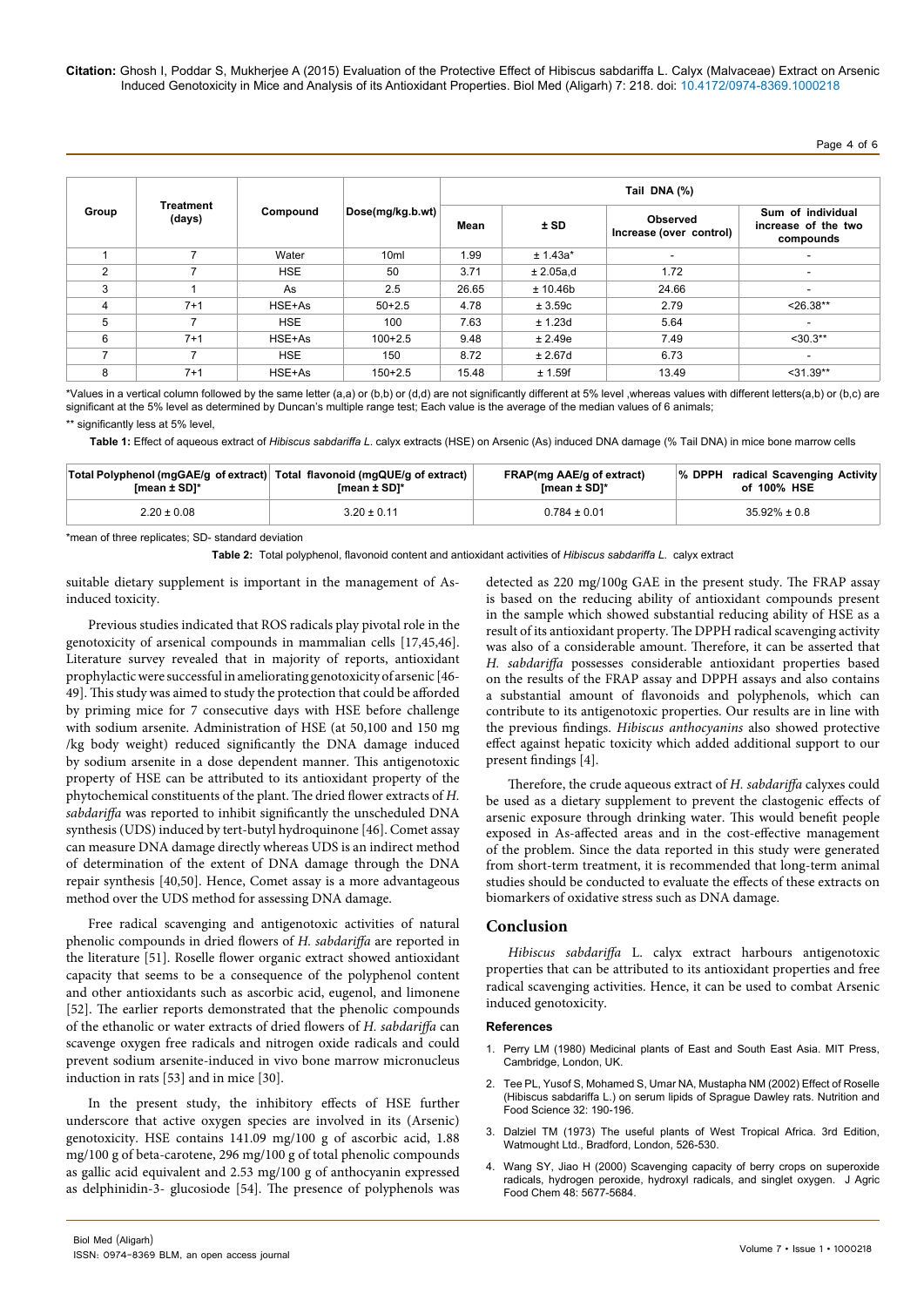Page 5 of 6

- 5. Ross IA (2003) Hibiscus sabdariffa. In Medicinal Plants of the World. Vol 1, 2nd Edition, Humana Press: New Jersey, 267-27515.
- 6. [Azqueta A, Slyskova J, Langie SA, O'Neill Gaivão I, Collins A \(2014\) Comet](http://www.ncbi.nlm.nih.gov/pubmed/25202323) [assay to measure DNA repair: approach and applications. Front Genet 5: 288.](http://www.ncbi.nlm.nih.gov/pubmed/25202323)
- 7. [Wang CJ, Wang JM, Lin WL, Chu CY, Chou FP, et al. \(2000\) Protective effect](http://www.ncbi.nlm.nih.gov/pubmed/10762726) [of Hibiscus anthocyanins against tert-butyl hydroperoxide-induced hepatic](http://www.ncbi.nlm.nih.gov/pubmed/10762726) [toxicity in rats. Food Chem Toxicol 38: 411-416.](http://www.ncbi.nlm.nih.gov/pubmed/10762726)
- 8. [Hirunpanich V, Utaipat A, Morales NP, Bunyapraphatsara N, Sato H, et al.](http://www.ncbi.nlm.nih.gov/pubmed/15744073) [\(2005\) Antioxidant effects of aqueous extracts from dried calyx of Hibiscus](http://www.ncbi.nlm.nih.gov/pubmed/15744073) [sabdariffa Linn. \(Roselle\) in vitro using rat low-density lipoprotein \(LDL\). Biol](http://www.ncbi.nlm.nih.gov/pubmed/15744073) [Pharm Bull 28: 481-484.](http://www.ncbi.nlm.nih.gov/pubmed/15744073)
- 9. [Lin HH, Chen JH, Kuo WH, Wang CJ \(2007\) Chemopreventive properties of](http://www.ncbi.nlm.nih.gov/pubmed/17145051) [Hibiscus sabdariffa L. on human gastric carcinoma cells through apoptosis](http://www.ncbi.nlm.nih.gov/pubmed/17145051) [induction and JNK/p38 MAPK signaling activation. Chem Biol Interact 165: 59-75.](http://www.ncbi.nlm.nih.gov/pubmed/17145051)
- 10. Tom V, Rodolfo JH, James ES, Qing-Li W (2013) ACS Symposium Series 1127 (14): 209-230.
- 11. [Hertog MG, Feskens EJ, Hollman PC, Katan MB, Kromhout D \(1993\) Dietary](http://www.ncbi.nlm.nih.gov/pubmed/8105262) [antioxidant flavonoids and risk of coronary heart disease: the Zutphen Elderly](http://www.ncbi.nlm.nih.gov/pubmed/8105262) [Study. Lancet 342: 1007-1011.](http://www.ncbi.nlm.nih.gov/pubmed/8105262)
- 12. [Haruna AK \(1997\) Cathartic activity of Soborodo: the aqueous extract of calyx](http://onlinelibrary.wiley.com/doi/10.1002/(SICI)1099-1573(199706)11:4%3C307::AID-PTR42%3E3.0.CO;2-R/abstract) [of Hibiscus sabdariffa L. Phytother. Res 11: 307–308.](http://onlinelibrary.wiley.com/doi/10.1002/(SICI)1099-1573(199706)11:4%3C307::AID-PTR42%3E3.0.CO;2-R/abstract)
- 13. [Chewonarin T, Kinouchi T, Kataoka K, Arimochi H, Kuwahara T, Vinitketkumnuen](http://www.ncbi.nlm.nih.gov/pubmed/10478827) [U, Ohnishi Y \(1999\) Effects of roselle \(Hibiscus sabdariffa Linn.\), a Thai](http://www.ncbi.nlm.nih.gov/pubmed/10478827) [medicinal plant, on the mutagenicity of various known mutagens in Salmonella](http://www.ncbi.nlm.nih.gov/pubmed/10478827) [typhimurium and on formation of aberrant crypt foci induced by the colon](http://www.ncbi.nlm.nih.gov/pubmed/10478827) [carcinogens azoxymethane and 2-amino-1-methyl-6-phenylimidazo\[4,5-b\]](http://www.ncbi.nlm.nih.gov/pubmed/10478827) [pyridine in F 344 rats. Food Chem Toxicol 37: 591–601.](http://www.ncbi.nlm.nih.gov/pubmed/10478827)
- 14. [Tseng TH, Hsu JD, Lo MH, Chu CY, Chou FP, et al. \(1998\) Inhibitory effect of](http://www.ncbi.nlm.nih.gov/pubmed/9585067) [Hibiscus protocatechuic acid on tumor promotion in mouse skin. Cancer Lett](http://www.ncbi.nlm.nih.gov/pubmed/9585067) [126: 199-207.](http://www.ncbi.nlm.nih.gov/pubmed/9585067)
- 15. [Azqueta A, Slyskova J, Langie SA, O'Neill Gaivão I, Collins A \(2014\) Comet](http://www.ncbi.nlm.nih.gov/pubmed/25202323) [assay to measure DNA repair: approach and applications. Front Genet 5: 288.](http://www.ncbi.nlm.nih.gov/pubmed/25202323)
- 16. [Akter KF, Owens G, Davey DE, Naidu R \(2005\) Arsenic speciation and toxicity](http://www.ncbi.nlm.nih.gov/pubmed/15790174) [in biological systems. Rev Environ Contam Toxicol 184: 97-149.](http://www.ncbi.nlm.nih.gov/pubmed/15790174)
- 17. [Hei TK, Liu SX, Waldren C \(1998\) Mutagenicity of arsenic in mammalian cells:](http://www.ncbi.nlm.nih.gov/pubmed/9653147) [role of reactive oxygen species. Proc Natl Acad Sci U S A 95: 8103-8107.](http://www.ncbi.nlm.nih.gov/pubmed/9653147)
- 18. [Mandal BK, Chowdhury TR, Samanta G, Basu GK, Chowdhury PP, et al.](http://www.currentscience.ac.in/Downloads/article_id_070_11_0976_0986_0.pdf) [\(1996\) Arsenic in ground water in seven districts of West Bengal, India-the](http://www.currentscience.ac.in/Downloads/article_id_070_11_0976_0986_0.pdf) [biggest arsenic calamity in the world. Curr Sci 70: 976.](http://www.currentscience.ac.in/Downloads/article_id_070_11_0976_0986_0.pdf)
- 19. World Health Organization (1981) Arsenic: Environmental Health Criteria18, International Program on Chemical Safety, Geneva.
- 20. United States Environmental Protection Agency (2001) Ground Water and Drinking Water. Arsenic in drinking water.
- 21. [Qureshi S, Al-Harbi MM, Ahmed MM, Raza M, Giangreco AB, et al. \(1993\).](http://link.springer.com/article/10.1007%2FBF00685330) [Evaluation of genotoxic, cytotoxic and antitumor properties of Commiphora](http://link.springer.com/article/10.1007%2FBF00685330) [molmol using normal and Ehrlish ascites carcinoma cell-bearing Swiss albino](http://link.springer.com/article/10.1007%2FBF00685330) [mice. Cancer Chemotherapy Pharmacol 33: 130-138](http://link.springer.com/article/10.1007%2FBF00685330)
- 22. [Edenharder R, Frangart J, Hager M, Hofmann P, Rauscher R \(1998\) Protective](http://www.ncbi.nlm.nih.gov/pubmed/9734714) [effects of fruits and vegetables against in vivo clastogenicity of cyclosphosphamide](http://www.ncbi.nlm.nih.gov/pubmed/9734714) [or benzo\[a\]pyrene in mice. Food Chem Toxicol 36: 637-645.](http://www.ncbi.nlm.nih.gov/pubmed/9734714)
- 23. [Mukhopadhyay MJ, Mukherjee A \(2000\) Clastogenic effect of ginger rhizome in](http://www.ncbi.nlm.nih.gov/pubmed/11054851) [mice. Phytother Res 14: 555-557.](http://www.ncbi.nlm.nih.gov/pubmed/11054851)
- 24. [Mukhopadhyay MJ, Mukherjee A \(1998\) Inhibition of clastogenic effect of](http://onlinelibrary.wiley.com/doi/10.1002/(SICI)1099-1573(199809)12:6%3C409::AID-PTR324%3E3.0.CO;2-5/abstract) [cyclophosphamide and mytomycin C by neem leaf-extracts. Phytotherapy](http://onlinelibrary.wiley.com/doi/10.1002/(SICI)1099-1573(199809)12:6%3C409::AID-PTR324%3E3.0.CO;2-5/abstract) [Research 12: 409- 412.](http://onlinelibrary.wiley.com/doi/10.1002/(SICI)1099-1573(199809)12:6%3C409::AID-PTR324%3E3.0.CO;2-5/abstract)
- 25. [Mukhopadhyay MJ, Saha A, Dutta A, De B, Mukherjee A \(1998\) Genotoxicity of](http://www.ncbi.nlm.nih.gov/pubmed/9771555) [sennosides on the bone marrow cells of mice. Food Chem Toxicol 36: 937-940.](http://www.ncbi.nlm.nih.gov/pubmed/9771555)
- 26. [Mukhopadhyay MJ, Saha A, Mukherjee A \(1998\) Studies on the anticlastogenic](http://www.ncbi.nlm.nih.gov/pubmed/9487365) [effect of turmeric and curcumin on cyclophosphamide and mitomycin C in vivo.](http://www.ncbi.nlm.nih.gov/pubmed/9487365) [Food Chem Toxicol 36: 73-76.](http://www.ncbi.nlm.nih.gov/pubmed/9487365)
- 27. [Ostling O, Johanson KJ \(1984\) Microelectrophoretic study of radiation-induced](http://www.ncbi.nlm.nih.gov/pubmed/6477583) [DNA damages in individual mammalian cells. Biochem Biophys Res Commun](http://www.ncbi.nlm.nih.gov/pubmed/6477583) [123: 291-298.](http://www.ncbi.nlm.nih.gov/pubmed/6477583)
- 28. Kumaravel TS[, Jha AN \(2006\) Reliable Comet assay measurements for](http://www.ncbi.nlm.nih.gov/pubmed/16621680)  [detecting DNA damage induced by ionising radiation and chemicals. Mutat](http://www.ncbi.nlm.nih.gov/pubmed/16621680)  [Res 605: 7-16.](http://www.ncbi.nlm.nih.gov/pubmed/16621680)
- 29. [Onyenekwe PC, Ajani EO, Ameh DA, Gamaniel KS \(1999\) Antihypertensive](http://www.ncbi.nlm.nih.gov/pubmed/10451541)  [effect of roselle \(Hibiscus sabdariffa\) calyx infusion in spontaneously](http://www.ncbi.nlm.nih.gov/pubmed/10451541)  [hypertensive rats and a comparison of its toxicity with that in Wistar rats. Cell](http://www.ncbi.nlm.nih.gov/pubmed/10451541)  [Biochem Funct 17: 199-206.](http://www.ncbi.nlm.nih.gov/pubmed/10451541)
- 30. [Adetutu A, Odunola OA, Owoade OA, Adeleke OA, Amuda OS \(2004\)](http://www.ncbi.nlm.nih.gov/pubmed/15551375)  [Anticlastogenic effects of Hibiscus sabdariffa fruits against sodium arsenite](http://www.ncbi.nlm.nih.gov/pubmed/15551375)[induced micronuclei formation in erythrocytes in mouse bone marrow.](http://www.ncbi.nlm.nih.gov/pubmed/15551375)  [Phytother Res 18: 862-864.](http://www.ncbi.nlm.nih.gov/pubmed/15551375)
- 31. [Singh NP, McCoy MT, Tice RR, Schneider EL \(1988\) A simple technique for](http://www.ncbi.nlm.nih.gov/pubmed/3345800)  [quantitation of low levels of DNA damage in individual cells. Exp Cell Res 175:](http://www.ncbi.nlm.nih.gov/pubmed/3345800)  [184 –191](http://www.ncbi.nlm.nih.gov/pubmed/3345800)
- 32. [Tice RR, Agurel E, Anderson D, Burlinson B, Hartmann A, et al. \(2000\) Single](http://www.ncbi.nlm.nih.gov/pubmed/10737956)  [cell gel/comet assay: guidelines for in vitro and in vivo genetic toxicology](http://www.ncbi.nlm.nih.gov/pubmed/10737956)  [testing. Environ Mol Mutagen 35: 206-21.](http://www.ncbi.nlm.nih.gov/pubmed/10737956)
- 33. [Sasaki YF, Kawaguchi S, Kamaya A, Ohshita M, Kabasawa K, \(2002\) The](http://www.ncbi.nlm.nih.gov/pubmed/12160896)  [comet assay with 8 mouse organs: results with 39 currently used food additives.](http://www.ncbi.nlm.nih.gov/pubmed/12160896)  [Mutat Res 519: 103–119.](http://www.ncbi.nlm.nih.gov/pubmed/12160896)
- 34. Hudson L, Hay FC (1980) Practical Immunology. Blackwell Scientific Publications, Oxford, 29-3 1.
- 35. Jothiramajayam M[, Sinha S, Ghosh M, Mukherjee A \(2013\) Evaluation of multi](http://www.ncbi.nlm.nih.gov/pubmed/23201538)[endpoint assay to detect genotoxicity and oxidative stress in mice exposed to](http://www.ncbi.nlm.nih.gov/pubmed/23201538)  [sodium fluoride. Mutat Res 751: 59-65.](http://www.ncbi.nlm.nih.gov/pubmed/23201538)
- 36. [McDonald S, Prenzler PD, Antolovich M, Robards K \(2001\) Phenolic content](http://www.ingentaconnect.com/content/els/03088146/2001/00000073/00000001/art00288)  [and antioxidant activity of olive extracts. Food Chem 73: 73-84.](http://www.ingentaconnect.com/content/els/03088146/2001/00000073/00000001/art00288)
- 37. [Roy N, Mondal S, Laskar RA, Basu S, Mandal D, et al. \(2010\) Biogenic](http://www.ncbi.nlm.nih.gov/pubmed/20015622)  [synthesis of Au and Ag nanoparticles by Indian propolis and its constituents.](http://www.ncbi.nlm.nih.gov/pubmed/20015622)  [Colloids Surf B Biointerfaces 76: 317-325.](http://www.ncbi.nlm.nih.gov/pubmed/20015622)
- 38. [Ordonez A, Gomez J, Vattuone M \(2006\) Antioxidant activities of Sechium](http://www.researchgate.net/publication/223044852_Antioxidant_activities_of_Sechium_edule_(Jacq.)_Swartz_extracts)  [edule \(Jacq.\) Swartz extracts. Food Chem 97: 452 458.](http://www.researchgate.net/publication/223044852_Antioxidant_activities_of_Sechium_edule_(Jacq.)_Swartz_extracts)
- 39. [Taie HAA, Salama ZA-ER, Radwan S \(2010\) Potential activity of basil plants](E:\DATA\Tushar\BLM\BLM Vol. 6\BLM Vol. 6.4\BLM Vol. 6.4_W\BLM-14-1122(218)\notulaebotanicae.ro\index.php\nbha\article\download\3534\4430)  [as a source of antioxidants and anticancer agents as affected by organic and](E:\DATA\Tushar\BLM\BLM Vol. 6\BLM Vol. 6.4\BLM Vol. 6.4_W\BLM-14-1122(218)\notulaebotanicae.ro\index.php\nbha\article\download\3534\4430)  [bio-organic fertilization. Not Bot Hort Agrobot Cluj 38: 119-127.](E:\DATA\Tushar\BLM\BLM Vol. 6\BLM Vol. 6.4\BLM Vol. 6.4_W\BLM-14-1122(218)\notulaebotanicae.ro\index.php\nbha\article\download\3534\4430)
- 40. [Liu H, Qiu N, Ding H, Yao R \(2008\) Polyphenols contents and antioxidant](http://www.researchgate.net/publication/248425635_Polyphenols_contents_and_antioxidant_capacity_of_68_Chinese_herbals_suitable_for_medical_or_food_uses)  [capacity of 68 Chinese herbals suitable for medical or food uses. Food Res](http://www.researchgate.net/publication/248425635_Polyphenols_contents_and_antioxidant_capacity_of_68_Chinese_herbals_suitable_for_medical_or_food_uses)  [Int 41: 363-370.](http://www.researchgate.net/publication/248425635_Polyphenols_contents_and_antioxidant_capacity_of_68_Chinese_herbals_suitable_for_medical_or_food_uses)
- 41. [Lu M, Yuan B, Zeng M, Chen J \(2011\) Antioxidant capacity and major phenolic](http://libra.msra.cn/Publication/49481151/antioxidant-capacity-and-major-phenolic-compounds-of-spices-commonly-consumed-in-china)  [compounds of spices commonly consumed in China. Food Res Int 44: 530-](http://libra.msra.cn/Publication/49481151/antioxidant-capacity-and-major-phenolic-compounds-of-spices-commonly-consumed-in-china) [536.19](http://libra.msra.cn/Publication/49481151/antioxidant-capacity-and-major-phenolic-compounds-of-spices-commonly-consumed-in-china)
- 42. [Benzie IF, Strain JJ \(1996\) The ferric reducing ability of plasma \(FRAP\) as a](http://www.ncbi.nlm.nih.gov/pubmed/8660627)  [measure of "antioxidant power": the FRAP assay. Anal Biochem 239: 70-76.](http://www.ncbi.nlm.nih.gov/pubmed/8660627)
- 43. [Heddle JA \(1974\) Combinations of mutagens: distinguishing possible](http://www.ncbi.nlm.nih.gov/pubmed/4843979)  [outcomes. Mutat Res 24: 77-79.](http://www.ncbi.nlm.nih.gov/pubmed/4843979)
- 44. [Tseng TH, Kao ES, Chu CY, Chou FP, Lin Wu HW, et al. \(1997\) Protective](http://www.ncbi.nlm.nih.gov/pubmed/9449221)  [effects of dried flower extracts of Hibiscus sabdariffa L. against oxidative stress](http://www.ncbi.nlm.nih.gov/pubmed/9449221)  [in rat primary hepatocytes. Food Chem Toxicol 35: 1159-1164.](http://www.ncbi.nlm.nih.gov/pubmed/9449221)
- 45. [Liu SX, Athar M, Lippai I, Waldren C, Hei TK \(2001\) Induction of oxyradicals](http://www.ncbi.nlm.nih.gov/pubmed/11172004)  [by arsenic: implication for mechanism of genotoxicity. Proc Natl Acad Sci U S](http://www.ncbi.nlm.nih.gov/pubmed/11172004)  [A 98: 1643-1648.](http://www.ncbi.nlm.nih.gov/pubmed/11172004)
- 46. [Sinha S, Saxena R, Singh S \(2005\) Chromium induced lipid peroxidation in](http://www.ncbi.nlm.nih.gov/pubmed/15620753)  [the plants of Pistia stratiotes L.: role of antioxidants and antioxidant enzymes.](http://www.ncbi.nlm.nih.gov/pubmed/15620753)  [Chemosphere 58: 595-604.](http://www.ncbi.nlm.nih.gov/pubmed/15620753)
- 47. [Biswas S, Talukder G, Sharma A \(1999\) Protection against cytotoxic effects of](http://www.ncbi.nlm.nih.gov/pubmed/10479764)  [arsenic by dietary supplementation with crude extract of Emblica officinalis fruit.](http://www.ncbi.nlm.nih.gov/pubmed/10479764)  [Phytother Res 13: 513-516.](http://www.ncbi.nlm.nih.gov/pubmed/10479764)
- 48. [Das T, Roychoudhury A, Sharma A, Talukder G \(1993\) Modification of](http://www.ncbi.nlm.nih.gov/pubmed/8491218)  [clastogenicity of three known clastogens by garlic extract in mice in vivo.](http://www.ncbi.nlm.nih.gov/pubmed/8491218)  [Environ Mol Mutagen 21: 383-388.](http://www.ncbi.nlm.nih.gov/pubmed/8491218)
- 49. [Patra M, Bhowmik N, Bandopadhyay B, Sharma A \(2004\) Comparison of](http://repository.ias.ac.in/38950/)  [mercury, lead and arsenic with respect to genotoxic effects on plant systems](http://repository.ias.ac.in/38950/)  [and the development of genetic tolerance. Environ Exp Bot 52: 199-223.](http://repository.ias.ac.in/38950/)